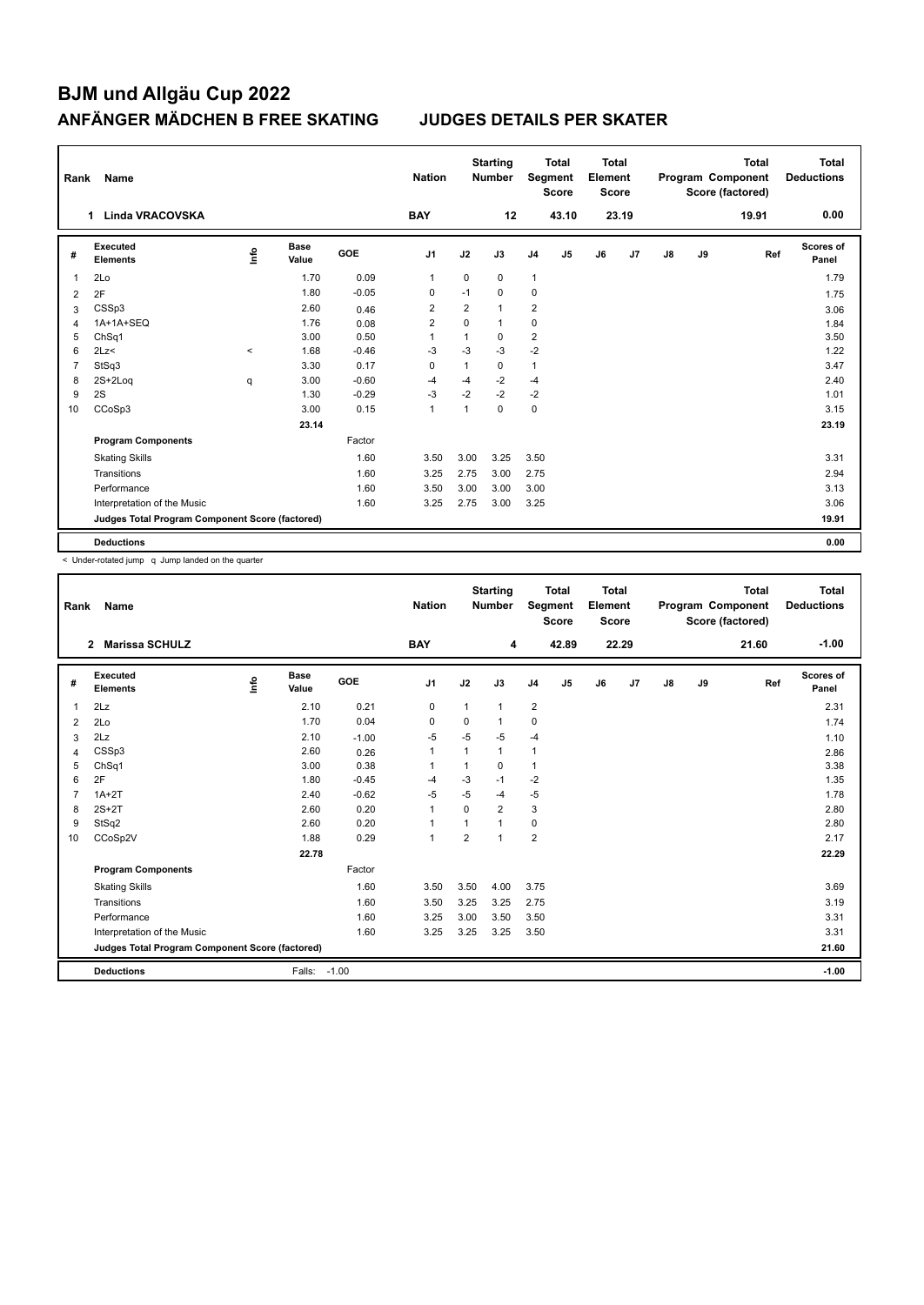| Rank           | Name                                            |    |                      |         | <b>Nation</b>  |                | <b>Starting</b><br><b>Number</b> |                | <b>Total</b><br>Segment<br><b>Score</b> | <b>Total</b><br>Element<br><b>Score</b> |       |               |    | <b>Total</b><br>Program Component<br>Score (factored) | <b>Total</b><br><b>Deductions</b> |
|----------------|-------------------------------------------------|----|----------------------|---------|----------------|----------------|----------------------------------|----------------|-----------------------------------------|-----------------------------------------|-------|---------------|----|-------------------------------------------------------|-----------------------------------|
|                | Alessia KORRO<br>$3^{\circ}$                    |    |                      |         | <b>BAY</b>     |                | 3                                |                | 36.31                                   |                                         | 15.90 |               |    | 20.91                                                 | $-0.50$                           |
| #              | Executed<br><b>Elements</b>                     | ۴  | <b>Base</b><br>Value | GOE     | J <sub>1</sub> | J2             | J3                               | J <sub>4</sub> | J <sub>5</sub>                          | J6                                      | J7    | $\mathsf{J}8$ | J9 | Ref                                                   | <b>Scores of</b><br>Panel         |
| 1              | $1$ Lo+ $2$ Lo<<                                | << | 1.00                 | $-0.25$ | -5             | $-5$           | -5                               | $-5$           |                                         |                                         |       |               |    |                                                       | 0.75                              |
| 2              | 2S                                              |    | 1.30                 | 0.07    | 0              | $\mathbf{1}$   | 0                                | 1              |                                         |                                         |       |               |    |                                                       | 1.37                              |
| 3              | 1A                                              |    | 1.10                 | 0.06    | $\mathbf{1}$   | 0              | $\mathbf{1}$                     | 0              |                                         |                                         |       |               |    |                                                       | 1.16                              |
| 4              | StSq2                                           |    | 2.60                 | 0.20    | $\overline{1}$ | $\mathbf{1}$   | $\mathbf{1}$                     | 0              |                                         |                                         |       |               |    |                                                       | 2.80                              |
| 5              | SSp1                                            |    | 1.30                 | 0.07    | $-1$           | $\mathbf{1}$   | 1                                | 1              |                                         |                                         |       |               |    |                                                       | 1.37                              |
| 6              | Ch <sub>Sq1</sub>                               |    | 3.00                 | 0.63    | 0              | $\overline{2}$ | 1                                | $\overline{2}$ |                                         |                                         |       |               |    |                                                       | 3.63                              |
| $\overline{7}$ | $1F+1Lo$                                        |    | 1.00                 | 0.04    | $\Omega$       | $\mathbf{1}$   | $\mathbf{1}$                     | 1              |                                         |                                         |       |               |    |                                                       | 1.04                              |
| 8              | 1A                                              |    | 1.10                 | 0.03    | 0              | $\mathbf 0$    | $\mathbf 0$                      | 1              |                                         |                                         |       |               |    |                                                       | 1.13                              |
| 9              | 2S                                              |    | 1.30                 | 0.00    | 0              | $\Omega$       | $\mathbf{1}$                     | $-1$           |                                         |                                         |       |               |    |                                                       | 1.30                              |
| 10             | CCoSp1V                                         |    | 1.50                 | $-0.15$ | $-1$           | $-1$           | $-1$                             | $-1$           |                                         |                                         |       |               |    |                                                       | 1.35                              |
|                |                                                 |    | 15.20                |         |                |                |                                  |                |                                         |                                         |       |               |    |                                                       | 15.90                             |
|                | <b>Program Components</b>                       |    |                      | Factor  |                |                |                                  |                |                                         |                                         |       |               |    |                                                       |                                   |
|                | <b>Skating Skills</b>                           |    |                      | 1.60    | 3.25           | 3.00           | 3.00                             | 3.25           |                                         |                                         |       |               |    |                                                       | 3.13                              |
|                | Transitions                                     |    |                      | 1.60    | 3.00           | 3.00           | 3.25                             | 2.75           |                                         |                                         |       |               |    |                                                       | 3.00                              |
|                | Performance                                     |    |                      | 1.60    | 3.50           | 3.25           | 3.25                             | 3.75           |                                         |                                         |       |               |    |                                                       | 3.44                              |
|                | Interpretation of the Music                     |    |                      | 1.60    | 3.25           | 3.50           | 3.25                             | 4.00           |                                         |                                         |       |               |    |                                                       | 3.50                              |
|                | Judges Total Program Component Score (factored) |    |                      |         |                |                |                                  |                |                                         |                                         |       |               |    |                                                       | 20.91                             |
|                | <b>Deductions</b>                               |    | Falls:               | $-0.50$ |                |                |                                  |                |                                         |                                         |       |               |    |                                                       | $-0.50$                           |

<< Downgraded jump

| Rank           | Name                                            |      |                      |         | <b>Nation</b>  |             | <b>Starting</b><br><b>Number</b> | Segment        | <b>Total</b><br><b>Score</b> | Total<br>Element<br><b>Score</b> |       |    |    | Total<br>Program Component<br>Score (factored) | <b>Total</b><br><b>Deductions</b> |
|----------------|-------------------------------------------------|------|----------------------|---------|----------------|-------------|----------------------------------|----------------|------------------------------|----------------------------------|-------|----|----|------------------------------------------------|-----------------------------------|
|                | 4 Rebecca RUSU                                  |      |                      |         | <b>BAY</b>     |             | 8                                |                | 33.55                        |                                  | 16.14 |    |    | 17.91                                          | $-0.50$                           |
| #              | Executed<br><b>Elements</b>                     | Info | <b>Base</b><br>Value | GOE     | J <sub>1</sub> | J2          | J3                               | J <sub>4</sub> | J5                           | J6                               | J7    | J8 | J9 | Ref                                            | <b>Scores of</b><br>Panel         |
| $\mathbf{1}$   | 1A                                              |      | 1.10                 | 0.08    | $\mathbf{1}$   | $\mathbf 0$ | $\mathbf{1}$                     | $\mathbf{1}$   |                              |                                  |       |    |    |                                                | 1.18                              |
| 2              | 2Lo                                             |      | 1.70                 | 0.00    | $\mathbf 0$    | $\mathbf 0$ | 0                                | $\mathbf 0$    |                              |                                  |       |    |    |                                                | 1.70                              |
| 3              | 2S                                              |      | 1.30                 | $-0.65$ | $-5$           | $-5$        | $-5$                             | $-5$           |                              |                                  |       |    |    |                                                | 0.65                              |
| $\overline{4}$ | ChSq1                                           |      | 3.00                 | $-0.50$ | $-1$           | $-1$        | $-1$                             | $-1$           |                              |                                  |       |    |    |                                                | 2.50                              |
| 5              | $2S+2T$                                         |      | 2.60                 | $-0.07$ | $\mathbf 0$    | $-1$        | $\mathbf{1}$                     | $-2$           |                              |                                  |       |    |    |                                                | 2.53                              |
| 6              | CoSp1V                                          |      | 1.28                 | $-0.32$ | -4             | $\mathbf 0$ | $-3$                             | $-3$           |                              |                                  |       |    |    |                                                | 0.96                              |
| $\overline{7}$ | StSqB                                           |      | 1.50                 | $-0.04$ | $\mathbf 0$    | $-1$        | 0                                | $\mathbf 0$    |                              |                                  |       |    |    |                                                | 1.46                              |
| 8              | 2Lo                                             |      | 1.70                 | $-0.09$ | 0              | $-1$        | 0                                | $-1$           |                              |                                  |       |    |    |                                                | 1.61                              |
| 9              | 1A                                              |      | 1.10                 | 0.03    | 0              | $\Omega$    | 0                                | $\mathbf{1}$   |                              |                                  |       |    |    |                                                | 1.13                              |
| 10             | CSSp2                                           |      | 2.30                 | 0.12    | $\mathbf{1}$   | $\mathbf 0$ | $\mathbf{1}$                     | $\pmb{0}$      |                              |                                  |       |    |    |                                                | 2.42                              |
|                |                                                 |      | 17.58                |         |                |             |                                  |                |                              |                                  |       |    |    |                                                | 16.14                             |
|                | <b>Program Components</b>                       |      |                      | Factor  |                |             |                                  |                |                              |                                  |       |    |    |                                                |                                   |
|                | <b>Skating Skills</b>                           |      |                      | 1.60    | 3.00           | 2.75        | 3.00                             | 2.50           |                              |                                  |       |    |    |                                                | 2.81                              |
|                | Transitions                                     |      |                      | 1.60    | 3.25           | 2.25        | 3.00                             | 2.75           |                              |                                  |       |    |    |                                                | 2.81                              |
|                | Performance                                     |      |                      | 1.60    | 3.25           | 2.50        | 3.00                             | 2.75           |                              |                                  |       |    |    |                                                | 2.88                              |
|                | Interpretation of the Music                     |      |                      | 1.60    | 3.00           | 2.50        | 2.75                             | 2.50           |                              |                                  |       |    |    |                                                | 2.69                              |
|                | Judges Total Program Component Score (factored) |      |                      |         |                |             |                                  |                |                              |                                  |       |    |    |                                                | 17.91                             |
|                | <b>Deductions</b>                               |      | Falls:               | $-0.50$ |                |             |                                  |                |                              |                                  |       |    |    |                                                | $-0.50$                           |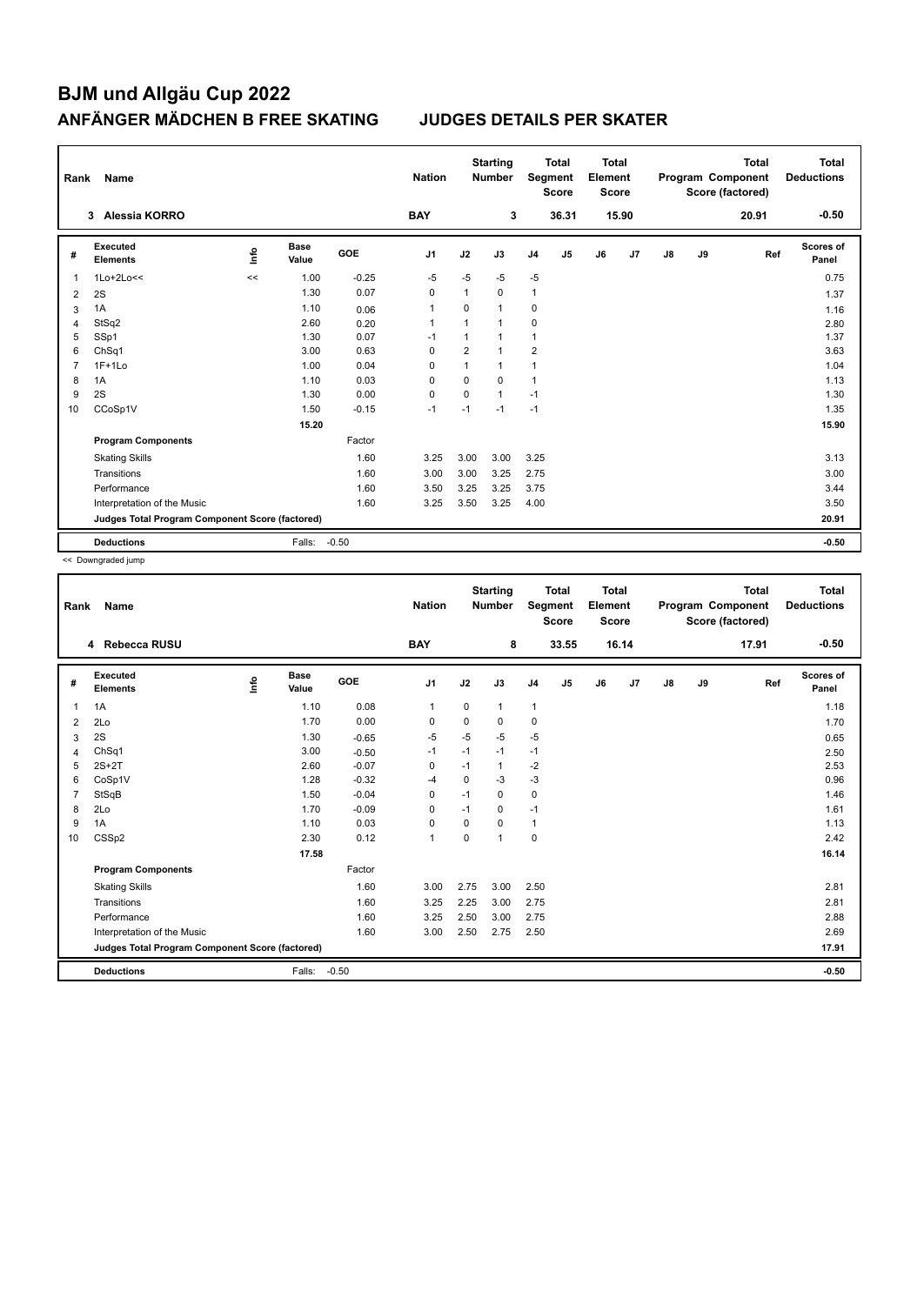| Rank           | Name                                                                           |      |                      |         | <b>Nation</b> |              | <b>Starting</b><br><b>Number</b> |             | <b>Total</b><br>Segment<br><b>Score</b>        | <b>Total</b><br>Element                 | <b>Score</b> |    |    | Program Component<br>Score (factored) | <b>Total</b> | <b>Total</b><br><b>Deductions</b> |
|----------------|--------------------------------------------------------------------------------|------|----------------------|---------|---------------|--------------|----------------------------------|-------------|------------------------------------------------|-----------------------------------------|--------------|----|----|---------------------------------------|--------------|-----------------------------------|
|                | 5 Lena SCHREIBER                                                               |      |                      |         | <b>BAY</b>    |              | $\mathbf{1}$                     |             | 30.54                                          |                                         | 14.44        |    |    |                                       | 16.10        | 0.00                              |
| #              | <b>Executed</b><br><b>Elements</b>                                             | ۴    | <b>Base</b><br>Value | GOE     | J1            | J2           | J3                               | J4          | J5                                             | J6                                      | J7           | J8 | J9 |                                       | Ref          | <b>Scores of</b><br>Panel         |
| 1              | $2S+1T$                                                                        |      | 1.70                 | $-0.13$ | 0             | $-1$         | $-1$                             | $-2$        |                                                |                                         |              |    |    |                                       |              | 1.57                              |
| $\overline{2}$ | 2T                                                                             |      | 1.30                 | $-0.16$ | 0             | $-2$         | $-1$                             | $-2$        |                                                |                                         |              |    |    |                                       |              | 1.14                              |
| 3              | $1A+1T$                                                                        |      | 1.50                 | $-0.11$ | $-1$          | $-1$         | $\mathbf 0$                      | $-2$        |                                                |                                         |              |    |    |                                       |              | 1.39                              |
| $\overline{4}$ | ChSq1                                                                          |      | 3.00                 | $-0.13$ | 1             | 0            | $-1$                             | $-1$        |                                                |                                         |              |    |    |                                       |              | 2.87                              |
| 5              | 1A                                                                             |      | 1.10                 | $-0.36$ | $-4$          | $-3$         | $-3$                             | $-3$        |                                                |                                         |              |    |    |                                       |              | 0.74                              |
| 6              | CCoSp1                                                                         |      | 2.00                 | 0.10    | $\mathbf{1}$  | $\mathbf{1}$ | $\mathbf 0$                      | $\mathbf 0$ |                                                |                                         |              |    |    |                                       |              | 2.10                              |
| $\overline{7}$ | 2S                                                                             |      | 1.30                 | $-0.23$ | $-2$          | $-2$         | $-1$                             | $-2$        |                                                |                                         |              |    |    |                                       |              | 1.07                              |
| 8              | StSqB                                                                          |      | 1.50                 | $-0.11$ | $-1$          | $-1$         | $-1$                             | $\mathbf 0$ |                                                |                                         |              |    |    |                                       |              | 1.39                              |
| 9              | 1F                                                                             |      | 0.50                 | $-0.01$ | 0             | $-1$         | $\mathbf 0$                      | $\mathbf 0$ |                                                |                                         |              |    |    |                                       |              | 0.49                              |
| 10             | CSSpB                                                                          |      | 1.60                 | 0.08    | $\mathbf{1}$  | $\mathbf 0$  | $\mathbf{1}$                     | $\mathbf 0$ |                                                |                                         |              |    |    |                                       |              | 1.68                              |
|                |                                                                                |      | 15.50                |         |               |              |                                  |             |                                                |                                         |              |    |    |                                       |              | 14.44                             |
|                | <b>Program Components</b>                                                      |      |                      | Factor  |               |              |                                  |             |                                                |                                         |              |    |    |                                       |              |                                   |
|                | <b>Skating Skills</b>                                                          |      |                      | 1.60    | 2.25          | 2.50         | 2.50                             | 2.50        |                                                |                                         |              |    |    |                                       |              | 2.44                              |
|                | Transitions                                                                    |      |                      | 1.60    | 2.25          | 2.25         | 2.75                             | 2.50        |                                                |                                         |              |    |    |                                       |              | 2.44                              |
|                | Performance                                                                    |      |                      | 1.60    | 2.50          | 2.50         | 3.00                             | 2.75        |                                                |                                         |              |    |    |                                       |              | 2.69                              |
|                | Interpretation of the Music                                                    |      |                      | 1.60    | 2.50          | 2.25         | 2.75                             | 2.50        |                                                |                                         |              |    |    |                                       |              | 2.50                              |
|                | Judges Total Program Component Score (factored)                                |      |                      |         |               |              |                                  |             |                                                |                                         |              |    |    |                                       |              | 16.10                             |
|                | <b>Deductions</b>                                                              |      |                      |         |               |              |                                  |             |                                                |                                         |              |    |    |                                       |              | 0.00                              |
|                |                                                                                |      |                      |         |               |              |                                  |             |                                                |                                         |              |    |    |                                       |              |                                   |
|                |                                                                                |      |                      |         |               |              |                                  |             |                                                |                                         |              |    |    |                                       |              |                                   |
| Rank           | Name                                                                           |      |                      |         | <b>Nation</b> |              | <b>Starting</b><br><b>Number</b> |             | <b>Total</b><br><b>Segment</b><br><b>Score</b> | <b>Total</b><br>Element<br><b>Score</b> |              |    |    | Program Component                     | <b>Total</b> | <b>Total</b><br><b>Deductions</b> |
|                | 6 Denise RIESE                                                                 |      |                      |         | <b>BAY</b>    |              | 9                                |             | 28.86                                          |                                         | 13.55        |    |    | Score (factored)                      | 15.31        | 0.00                              |
|                |                                                                                |      |                      |         |               |              |                                  |             |                                                |                                         |              |    |    |                                       |              |                                   |
| #              | <b>Executed</b><br><b>Elements</b>                                             | ١mfo | <b>Base</b><br>Value | GOE     | J1            | J2           | J3                               | J4          | J5                                             | J6                                      | J7           | J8 | J9 |                                       | Ref          | Scores of<br>Panel                |
| 1              | 1A                                                                             |      | 1.10                 | 0.03    | $\pmb{0}$     | 0            | $\pmb{0}$                        | 1           |                                                |                                         |              |    |    |                                       |              | 1.13                              |
| $\overline{2}$ | 2S                                                                             |      | 1.30                 | $-0.16$ | $-1$          | $-2$         | $-1$                             | $-1$        |                                                |                                         |              |    |    |                                       |              | 1.14                              |
| 3              | 2T                                                                             |      | 1.30                 | $-0.16$ | $-1$          | $-1$         | $-2$                             | $-1$        |                                                |                                         |              |    |    |                                       |              | 1.14                              |
| $\overline{4}$ | CCoSp1                                                                         |      | 2.00                 | 0.10    | $\pmb{0}$     | $\mathbf{1}$ | $\mathbf 0$                      | 1           |                                                |                                         |              |    |    |                                       |              | 2.10                              |
| 5              | 1F                                                                             |      | 0.50                 | 0.00    | 0             | $\mathbf 0$  | $\mathbf 0$                      | $\mathbf 0$ |                                                |                                         |              |    |    |                                       |              | 0.50                              |
| 6              | ChSq1                                                                          |      | 3.00                 | $-0.63$ | $-1$          | $-2$         | $-1$                             | $-1$        |                                                |                                         |              |    |    |                                       |              | 2.37                              |
| $\overline{7}$ | 1Lz+1Lo                                                                        |      | 1.10                 | $-0.02$ | $\pmb{0}$     | 0            | 0                                | $-1$        |                                                |                                         |              |    |    |                                       |              | 1.08                              |
| 8              | StSqB                                                                          |      | 1.50                 | $-0.19$ | $-1$          | $-2$         | $-2$                             | $\mathbf 0$ |                                                |                                         |              |    |    |                                       |              | 1.31                              |
| 9              | 1A                                                                             |      | 1.10                 | 0.00    | $\pmb{0}$     | 0            | $\mathbf 0$                      | $\mathbf 0$ |                                                |                                         |              |    |    |                                       |              | 1.10                              |
| 10             | CSSpB                                                                          |      | 1.60                 | 0.08    | 0             | $\mathbf{1}$ | $\mathbf{1}$                     | $\mathbf 0$ |                                                |                                         |              |    |    |                                       |              | 1.68                              |
|                |                                                                                |      | 14.50                |         |               |              |                                  |             |                                                |                                         |              |    |    |                                       |              | 13.55                             |
|                | <b>Program Components</b>                                                      |      |                      | Factor  |               |              |                                  |             |                                                |                                         |              |    |    |                                       |              |                                   |
|                | <b>Skating Skills</b>                                                          |      |                      | 1.60    | 2.50          | 2.25         | 2.50                             | 2.50        |                                                |                                         |              |    |    |                                       |              | 2.44                              |
|                | Transitions                                                                    |      |                      | 1.60    | 2.50          | 2.25         | 2.25                             | 2.25        |                                                |                                         |              |    |    |                                       |              | 2.31                              |
|                | Performance                                                                    |      |                      | 1.60    | 2.50          | 2.50         | 2.50                             | 2.00        |                                                |                                         |              |    |    |                                       |              | 2.38                              |
|                | Interpretation of the Music<br>Judges Total Program Component Score (factored) |      |                      | 1.60    | 2.50          | 2.25         | 2.25                             | 2.75        |                                                |                                         |              |    |    |                                       |              | 2.44<br>15.31                     |

**Deductions 0.00**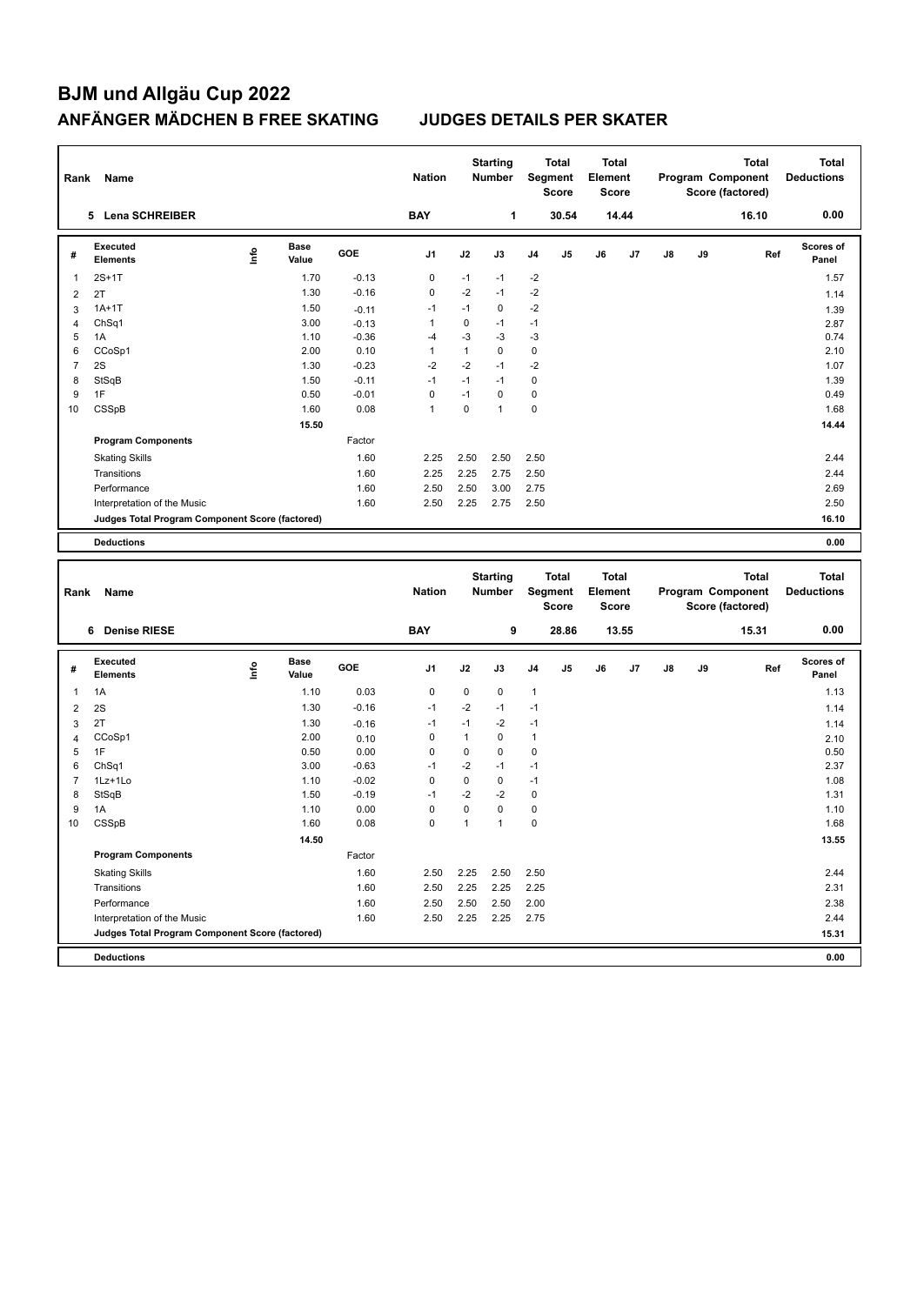| Rank           | Name                                            |    |                      |         | <b>Nation</b>  |              | <b>Starting</b><br><b>Number</b> |                | <b>Total</b><br>Segment<br><b>Score</b>        | Total<br>Element<br><b>Score</b> |       |               |    | <b>Total</b><br>Program Component<br>Score (factored) | <b>Total</b><br><b>Deductions</b> |
|----------------|-------------------------------------------------|----|----------------------|---------|----------------|--------------|----------------------------------|----------------|------------------------------------------------|----------------------------------|-------|---------------|----|-------------------------------------------------------|-----------------------------------|
|                | 7 Lisa KÄHM                                     |    |                      |         | <b>BAY</b>     |              | 11                               |                | 28.65                                          |                                  | 12.14 |               |    | 17.51                                                 | $-1.00$                           |
| #              | Executed<br><b>Elements</b>                     | ۴ů | <b>Base</b><br>Value | GOE     | J <sub>1</sub> | J2           | J3                               | J <sub>4</sub> | J5                                             | J6                               | J7    | J8            | J9 | Ref                                                   | Scores of<br>Panel                |
| $\mathbf 1$    | 1Lz+2Lo                                         |    | 2.30                 | $-0.13$ | $-1$           | $-1$         | 0                                | $-1$           |                                                |                                  |       |               |    |                                                       | 2.17                              |
| $\overline{2}$ | $1A+2T$                                         |    | 2.40                 | $-0.62$ | $-5$           | $-5$         | $-4$                             | $-5$           |                                                |                                  |       |               |    |                                                       | 1.78                              |
| 3              | 2S                                              |    | 1.30                 | $-0.65$ | $-5$           | $-5$         | $-5$                             | $-5$           |                                                |                                  |       |               |    |                                                       | 0.65                              |
| $\overline{4}$ | SSp1                                            |    | 1.30                 | $-0.29$ | $-3$           | $-2$         | $-1$                             | $-3$           |                                                |                                  |       |               |    |                                                       | 1.01                              |
| 5              | 1A                                              |    | 1.10                 | $-0.06$ | $\mathbf 0$    | $-1$         | $\mathbf 0$                      | $-1$           |                                                |                                  |       |               |    |                                                       | 1.04                              |
| 6              | 1Lz                                             |    | 0.60                 | 0.00    | $\Omega$       | $\Omega$     | $\Omega$                         | $\mathbf 0$    |                                                |                                  |       |               |    |                                                       | 0.60                              |
| $\overline{7}$ | ChSq                                            |    | 0.00                 | 0.00    |                | ٠            | $\blacksquare$                   |                |                                                |                                  |       |               |    |                                                       | 0.00                              |
| 8              | CCoSp2                                          |    | 2.50                 | $-0.50$ | $-2$           | $-2$         | $-2$                             | $-2$           |                                                |                                  |       |               |    |                                                       | 2.00                              |
| 9              | StSq1                                           |    | 1.80                 | 0.05    | $\mathbf 0$    | $\mathbf{1}$ | $\mathbf 0$                      | $\mathbf 0$    |                                                |                                  |       |               |    |                                                       | 1.85                              |
| 10             | 2S                                              |    | 1.30                 | $-0.26$ | $-3$           | $-2$         | $-1$                             | $-2$           |                                                |                                  |       |               |    |                                                       | 1.04                              |
|                |                                                 |    | 14.60                |         |                |              |                                  |                |                                                |                                  |       |               |    |                                                       | 12.14                             |
|                | <b>Program Components</b>                       |    |                      | Factor  |                |              |                                  |                |                                                |                                  |       |               |    |                                                       |                                   |
|                | <b>Skating Skills</b>                           |    |                      | 1.60    | 2.75           | 3.00         | 2.75                             | 2.75           |                                                |                                  |       |               |    |                                                       | 2.81                              |
|                | Transitions                                     |    |                      | 1.60    | 2.75           | 2.75         | 3.00                             | 2.75           |                                                |                                  |       |               |    |                                                       | 2.81                              |
|                | Performance                                     |    |                      | 1.60    | 2.75           | 2.50         | 3.00                             | 2.50           |                                                |                                  |       |               |    |                                                       | 2.69                              |
|                | Interpretation of the Music                     |    |                      | 1.60    | 2.75           | 2.75         | 2.75                             | 2.25           |                                                |                                  |       |               |    |                                                       | 2.63                              |
|                | Judges Total Program Component Score (factored) |    |                      |         |                |              |                                  |                |                                                |                                  |       |               |    |                                                       | 17.51                             |
|                | <b>Deductions</b>                               |    | Falls: -1.00         |         |                |              |                                  |                |                                                |                                  |       |               |    |                                                       | $-1.00$                           |
|                |                                                 |    |                      |         |                |              |                                  |                |                                                |                                  |       |               |    |                                                       |                                   |
| Rank           | Name                                            |    |                      |         | <b>Nation</b>  |              | <b>Starting</b><br><b>Number</b> |                | <b>Total</b><br><b>Segment</b><br><b>Score</b> | Total<br>Element<br><b>Score</b> |       |               |    | <b>Total</b><br>Program Component<br>Score (factored) | <b>Total</b><br><b>Deductions</b> |
|                | 8 Anja KLOTZ                                    |    |                      |         | <b>BAY</b>     |              | 10                               |                | 28.17                                          |                                  | 13.07 |               |    | 15.60                                                 | $-0.50$                           |
| #              | Executed<br><b>Elements</b>                     | ١m | <b>Base</b><br>Value | GOE     | J <sub>1</sub> | J2           | J3                               | J4             | J5                                             | J6                               | J7    | $\mathsf{J}8$ | J9 | Ref                                                   | Scores of<br>Panel                |
| $\mathbf{1}$   | ChSq1                                           |    | 3.00                 | 0.00    | 1              | 0            | $-1$                             | 0              |                                                |                                  |       |               |    |                                                       | 3.00                              |
| $\overline{2}$ | 1A                                              |    | 1.10                 | $-0.06$ | $\mathbf 0$    | $\mathbf 0$  | $-1$                             | $-1$           |                                                |                                  |       |               |    |                                                       | 1.04                              |
| 3              | $1F+1Lo$                                        |    | 1.00                 | $-0.01$ | $\Omega$       | $\Omega$     | $\Omega$                         | $-1$           |                                                |                                  |       |               |    |                                                       | 0.99                              |

 StSqB 1.50 -0.08 -1 0 -1 0 1.42 1.10 -0.14 -1 -1 -1 -2<br>
5 1A 1.10 -0.14 -1 -1 -2<br>
5 1Lz+1Lo 1.10 0.00 0 0 0 0<br>
7 CCoSp1 2.00 -0.15 0 0 -2 -1 1.85 1Lz+1Lo 1.10 0.00 0 0 0 0 1.10 CCoSp1 2.00 -0.15 0 0 -2 -1 1.85 1F 0.50 0.00 0 0 0 0 0.50 1Lz 0.60 0.00 0 0 0 0 0.60 CSSp1 1.90 -0.29 -2 -2 -1 -1 1.61

Skating Skills 2.50 2.25 2.50 2.50 1.60 2.44

 **13.80** 13.07

Transitions 1.60 2.50 2.00 2.50 2.75 2.44 Performance 2.44 2.44 2.44 2.75 2.25 2.50 2.25 Interpretation of the Music 2.44 2.44 2.75 2.25 2.25 2.25 2.25 2.96 2.25 **Judges Total Program Component Score (factored) 15.60**

**Program Components** 

**Deductions** Falls: -0.50 **-0.50**

Factor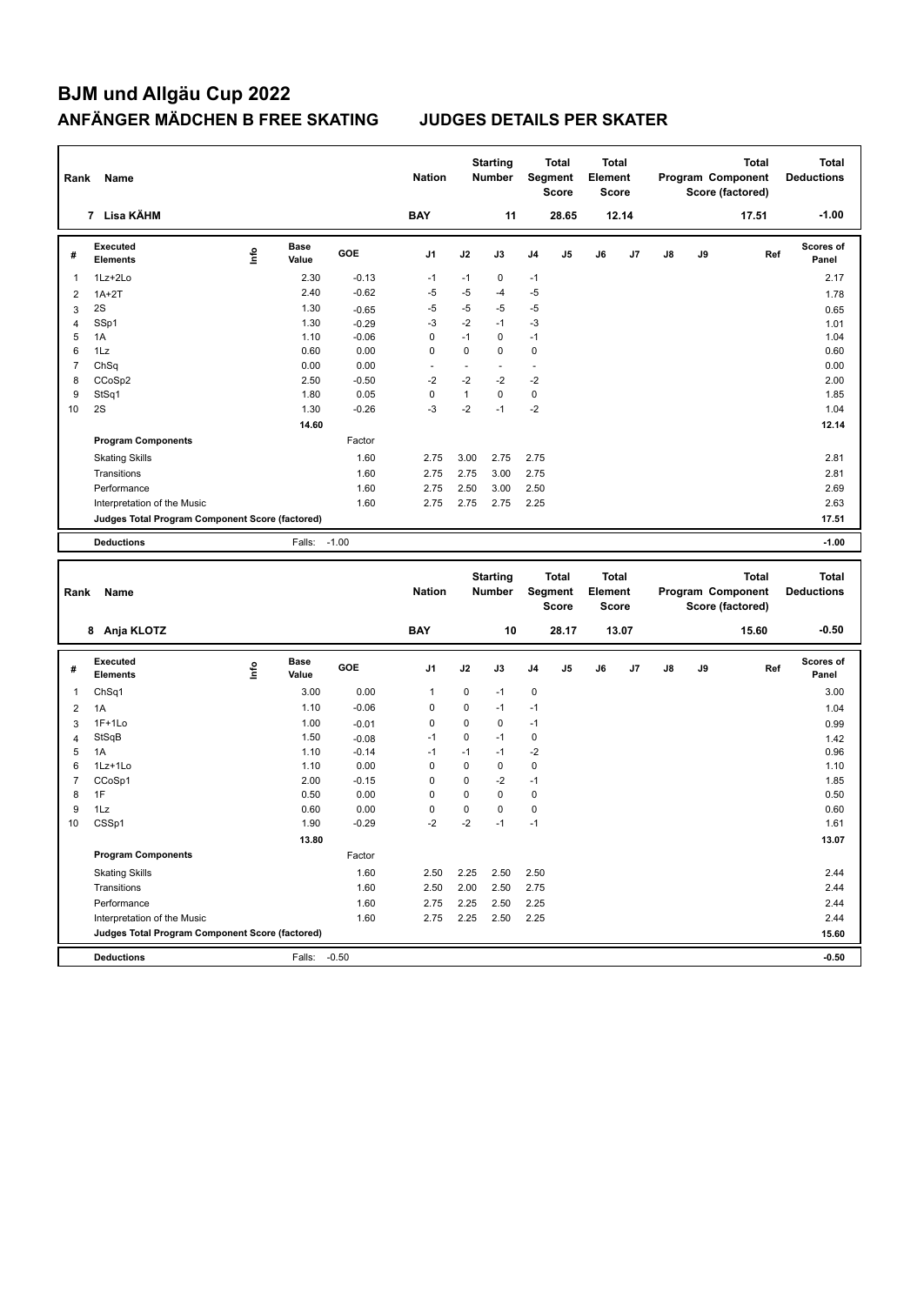| Rank | Name                                            |    |                      |         | <b>Nation</b>  |              | <b>Starting</b><br><b>Number</b> |                | Total<br>Segment<br><b>Score</b> | Total<br>Element<br>Score |       |               |    | <b>Total</b><br>Program Component<br>Score (factored) | Total<br><b>Deductions</b> |
|------|-------------------------------------------------|----|----------------------|---------|----------------|--------------|----------------------------------|----------------|----------------------------------|---------------------------|-------|---------------|----|-------------------------------------------------------|----------------------------|
|      | <b>Kyra BANHARDT</b><br>9                       |    |                      |         | <b>BAY</b>     |              | 5                                |                | 27.73                            |                           | 12.01 |               |    | 15.72                                                 | 0.00                       |
| #    | <b>Executed</b><br><b>Elements</b>              | ۴ů | <b>Base</b><br>Value | GOE     | J <sub>1</sub> | J2           | J3                               | J <sub>4</sub> | J <sub>5</sub>                   | J6                        | J7    | $\mathsf{J}8$ | J9 | Ref                                                   | <b>Scores of</b><br>Panel  |
| 1    | 1A                                              |    | 1.10                 | $-0.14$ | $-1$           | $-1$         | $-1$                             | $-2$           |                                  |                           |       |               |    |                                                       | 0.96                       |
| 2    | $1F+1T$                                         |    | 0.90                 | $-0.01$ | 0              | 0            | 0                                | $-1$           |                                  |                           |       |               |    |                                                       | 0.89                       |
| 3    | 2S<<                                            | << | 0.40                 | $-0.18$ | $-4$           | $-5$         | $-5$                             | $-4$           |                                  |                           |       |               |    |                                                       | 0.22                       |
| 4    | SSp1                                            |    | 1.30                 | 0.07    | $\overline{1}$ | $\mathbf{1}$ | $\mathbf 0$                      | 0              |                                  |                           |       |               |    |                                                       | 1.37                       |
| 5    | ChSq1                                           |    | 3.00                 | 0.25    | 1              |              | $\Omega$                         | 0              |                                  |                           |       |               |    |                                                       | 3.25                       |
| 6    | 1A                                              |    | 1.10                 | $-0.06$ | 0              | $-1$         | 0                                | $-1$           |                                  |                           |       |               |    |                                                       | 1.04                       |
| 7    | CCoSp1V                                         |    | 1.50                 | $-0.19$ | $-1$           | $\mathbf 0$  | $-2$                             | $-2$           |                                  |                           |       |               |    |                                                       | 1.31                       |
| 8    | 1Lz+1Lo                                         |    | 1.10                 | $-0.06$ | 0              | $-1$         | $-2$                             | $-1$           |                                  |                           |       |               |    |                                                       | 1.04                       |
| 9    | StSqB                                           |    | 1.50                 | $-0.08$ | 0              | $-1$         | 0                                | $-1$           |                                  |                           |       |               |    |                                                       | 1.42                       |
| 10   | 1F                                              |    | 0.50                 | 0.01    | $\mathbf 0$    | $\mathbf{1}$ | $\Omega$                         | $\mathbf 0$    |                                  |                           |       |               |    |                                                       | 0.51                       |
|      |                                                 |    | 12.40                |         |                |              |                                  |                |                                  |                           |       |               |    |                                                       | 12.01                      |
|      | <b>Program Components</b>                       |    |                      | Factor  |                |              |                                  |                |                                  |                           |       |               |    |                                                       |                            |
|      | <b>Skating Skills</b>                           |    |                      | 1.60    | 2.50           | 2.25         | 2.50                             | 2.75           |                                  |                           |       |               |    |                                                       | 2.50                       |
|      | Transitions                                     |    |                      | 1.60    | 2.50           | 2.25         | 2.75                             | 2.00           |                                  |                           |       |               |    |                                                       | 2.38                       |
|      | Performance                                     |    |                      | 1.60    | 2.75           | 2.25         | 2.75                             | 2.50           |                                  |                           |       |               |    |                                                       | 2.56                       |
|      | Interpretation of the Music                     |    |                      | 1.60    | 2.75           | 2.00         | 2.50                             | 2.25           |                                  |                           |       |               |    |                                                       | 2.38                       |
|      | Judges Total Program Component Score (factored) |    |                      |         |                |              |                                  |                |                                  |                           |       |               |    |                                                       | 15.72                      |
|      | <b>Deductions</b>                               |    |                      |         |                |              |                                  |                |                                  |                           |       |               |    |                                                       | 0.00                       |

<< Downgraded jump

| Rank           | Name                                            |      |                      |         | <b>Nation</b>  |             | <b>Starting</b><br><b>Number</b> | Segment        | <b>Total</b><br><b>Score</b> | <b>Total</b><br>Element<br><b>Score</b> |       |               |    | <b>Total</b><br>Program Component<br>Score (factored) | <b>Total</b><br><b>Deductions</b> |
|----------------|-------------------------------------------------|------|----------------------|---------|----------------|-------------|----------------------------------|----------------|------------------------------|-----------------------------------------|-------|---------------|----|-------------------------------------------------------|-----------------------------------|
|                | 10 Amelie BÄCHER                                |      |                      |         | <b>BAY</b>     |             | $\overline{7}$                   |                | 27.73                        |                                         | 12.43 |               |    | 15.30                                                 | 0.00                              |
| #              | Executed<br><b>Elements</b>                     | lnfo | <b>Base</b><br>Value | GOE     | J1             | J2          | J3                               | J <sub>4</sub> | J5                           | J6                                      | J7    | $\mathsf{J}8$ | J9 | Ref                                                   | Scores of<br>Panel                |
| 1              | 1A                                              |      | 1.10                 | 0.00    | $\pmb{0}$      | $\mathbf 0$ | 0                                | $\mathbf 0$    |                              |                                         |       |               |    |                                                       | 1.10                              |
| 2              | 1F                                              |      | 0.50                 | 0.03    | $\mathbf 0$    | $\mathbf 0$ | 1                                | $\mathbf{1}$   |                              |                                         |       |               |    |                                                       | 0.53                              |
| 3              | 1Lo+1Lo                                         |      | 1.00                 | 0.01    | $\overline{1}$ | 0           | 0                                | $\mathbf 0$    |                              |                                         |       |               |    |                                                       | 1.01                              |
| 4              | CCoSp2                                          |      | 2.50                 | $-0.13$ | 0              | $-1$        | 0                                | $-1$           |                              |                                         |       |               |    |                                                       | 2.37                              |
| 5              | 1Lz+1A+SEQ                                      |      | 1.36                 | 0.03    | $\overline{1}$ | 0           | 0                                | $\mathbf 0$    |                              |                                         |       |               |    |                                                       | 1.39                              |
| 6              | 2S<<                                            | <<   | 0.40                 | $-0.15$ | -4             | $-4$        | $-4$                             | $-3$           |                              |                                         |       |               |    |                                                       | 0.25                              |
| $\overline{7}$ | ChSq1                                           |      | 3.00                 | $-0.63$ | $-1$           | $-1$        | $-1$                             | $-2$           |                              |                                         |       |               |    |                                                       | 2.37                              |
| 8              | 1F                                              |      | 0.50                 | 0.00    | $\Omega$       | 0           | 0                                | $\mathbf 0$    |                              |                                         |       |               |    |                                                       | 0.50                              |
| 9              | StSqB                                           |      | 1.50                 | $-0.19$ | 0              | $-1$        | $-2$                             | $-2$           |                              |                                         |       |               |    |                                                       | 1.31                              |
| 10             | SSp2                                            |      | 1.60                 | 0.00    | 0              | 0           | 1                                | $-1$           |                              |                                         |       |               |    |                                                       | 1.60                              |
|                |                                                 |      | 13.46                |         |                |             |                                  |                |                              |                                         |       |               |    |                                                       | 12.43                             |
|                | <b>Program Components</b>                       |      |                      | Factor  |                |             |                                  |                |                              |                                         |       |               |    |                                                       |                                   |
|                | <b>Skating Skills</b>                           |      |                      | 1.60    | 2.75           | 2.00        | 2.50                             | 2.00           |                              |                                         |       |               |    |                                                       | 2.31                              |
|                | Transitions                                     |      |                      | 1.60    | 2.75           | 2.25        | 2.50                             | 1.75           |                              |                                         |       |               |    |                                                       | 2.31                              |
|                | Performance                                     |      |                      | 1.60    | 3.00           | 2.25        | 2.50                             | 2.25           |                              |                                         |       |               |    |                                                       | 2.50                              |
|                | Interpretation of the Music                     |      |                      | 1.60    | 2.75           | 2.00        | 2.75                             | 2.25           |                              |                                         |       |               |    |                                                       | 2.44                              |
|                | Judges Total Program Component Score (factored) |      |                      |         |                |             |                                  |                |                              |                                         |       |               |    |                                                       | 15.30                             |
|                |                                                 |      |                      |         |                |             |                                  |                |                              |                                         |       |               |    |                                                       |                                   |
|                | <b>Deductions</b>                               |      |                      |         |                |             |                                  |                |                              |                                         |       |               |    |                                                       | 0.00                              |

<< Downgraded jump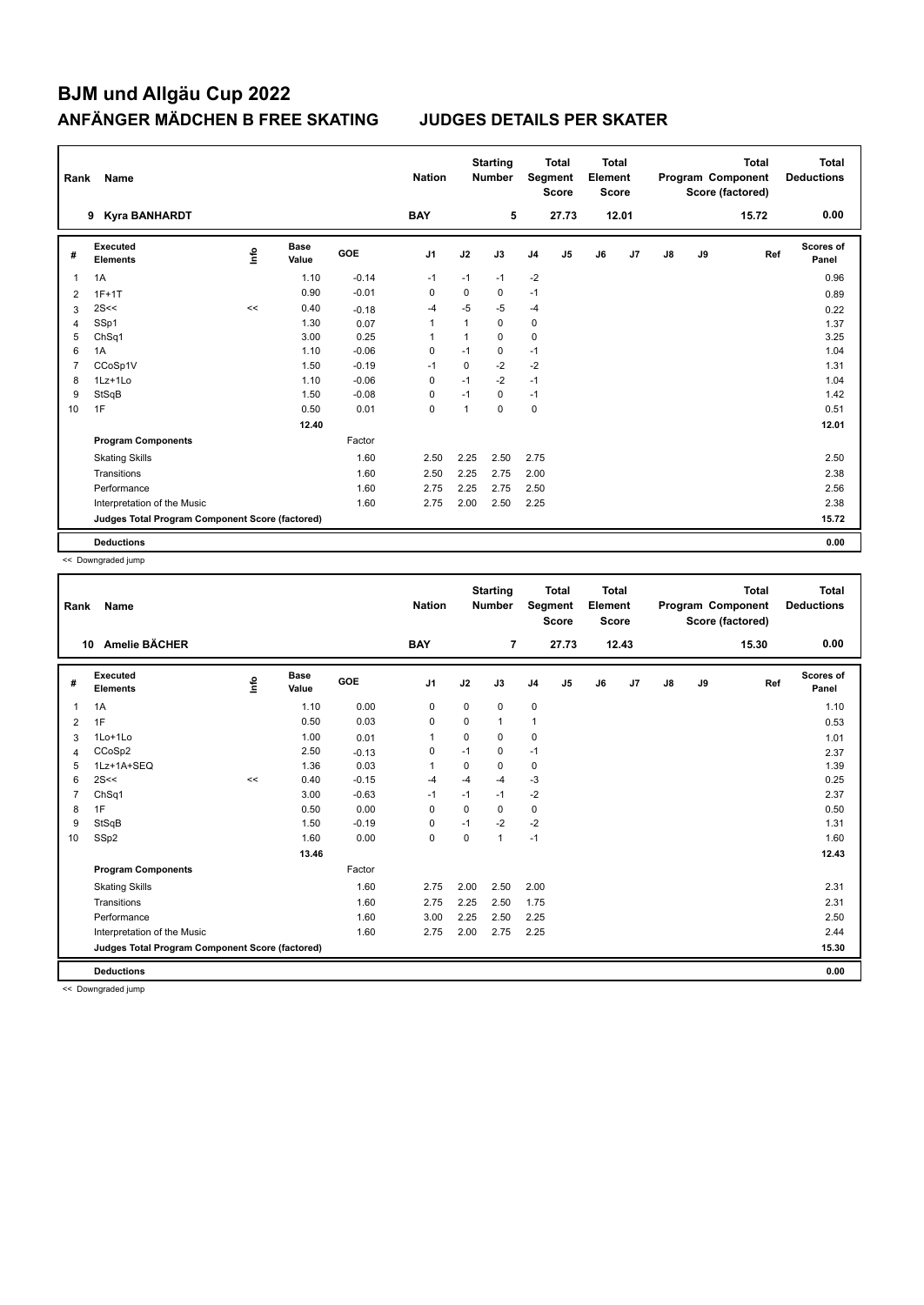| Rank           | Name                                            |           |                      |         | <b>Nation</b>  |              | <b>Starting</b><br><b>Number</b> |                | <b>Total</b><br>Segment<br><b>Score</b> | <b>Total</b><br>Element<br><b>Score</b> |       |               |    | <b>Total</b><br>Program Component<br>Score (factored) | Total<br><b>Deductions</b> |
|----------------|-------------------------------------------------|-----------|----------------------|---------|----------------|--------------|----------------------------------|----------------|-----------------------------------------|-----------------------------------------|-------|---------------|----|-------------------------------------------------------|----------------------------|
|                | Julia JAKOB<br>11                               |           |                      |         | <b>BAY</b>     |              | 13                               |                | 27.11                                   |                                         | 10.60 |               |    | 16.51                                                 | 0.00                       |
| #              | Executed<br><b>Elements</b>                     | ١nfo      | <b>Base</b><br>Value | GOE     | J <sub>1</sub> | J2           | J3                               | J <sub>4</sub> | J <sub>5</sub>                          | J6                                      | J7    | $\mathsf{J}8$ | J9 | Ref                                                   | <b>Scores of</b><br>Panel  |
| 1              | $1A+2T2$                                        | $\hat{~}$ | 2.14                 | $-0.28$ | $-3$           | $-3$         | $-2$                             | $-2$           |                                         |                                         |       |               |    |                                                       | 1.86                       |
| $\overline{2}$ | 2S                                              |           | 1.30                 | $-0.10$ | 0              | $-1$         | $\mathbf 0$                      | $-2$           |                                         |                                         |       |               |    |                                                       | 1.20                       |
| 3              | 2Lo<<                                           | <<        | 0.50                 | $-0.20$ | $-4$           | $-5$         | $-4$                             | $-3$           |                                         |                                         |       |               |    |                                                       | 0.30                       |
| 4              | CoSpBV                                          |           | 1.13                 | $-0.34$ | $-4$           | $-2$         | $-3$                             | $-3$           |                                         |                                         |       |               |    |                                                       | 0.79                       |
| 5              | 2S                                              |           | 1.30                 | $-0.33$ | $-3$           | $-3$         | $-2$                             | $-2$           |                                         |                                         |       |               |    |                                                       | 0.97                       |
| 6              | SSp2                                            |           | 1.60                 | 0.08    | $\mathbf{1}$   | $\mathbf{1}$ | $\Omega$                         | 0              |                                         |                                         |       |               |    |                                                       | 1.68                       |
| 7              | ChSq                                            |           | 0.00                 | 0.00    |                |              | $\overline{\phantom{a}}$         | $\sim$         |                                         |                                         |       |               |    |                                                       | 0.00                       |
| 8              | $1A+1Lo$                                        |           | 1.60                 | $-0.08$ | 0              | 0            | $-2$                             | $-1$           |                                         |                                         |       |               |    |                                                       | 1.52                       |
| 9              | 1Lz                                             |           | 0.60                 | 0.02    | 0              | 0            | $\mathbf{1}$                     | 0              |                                         |                                         |       |               |    |                                                       | 0.62                       |
| 10             | StSq1                                           |           | 1.80                 | $-0.14$ | 0              | $-1$         | $-1$                             | $-1$           |                                         |                                         |       |               |    |                                                       | 1.66                       |
|                |                                                 |           | 11.97                |         |                |              |                                  |                |                                         |                                         |       |               |    |                                                       | 10.60                      |
|                | <b>Program Components</b>                       |           |                      | Factor  |                |              |                                  |                |                                         |                                         |       |               |    |                                                       |                            |
|                | <b>Skating Skills</b>                           |           |                      | 1.60    | 2.75           | 2.75         | 2.75                             | 2.25           |                                         |                                         |       |               |    |                                                       | 2.63                       |
|                | Transitions                                     |           |                      | 1.60    | 2.50           | 2.50         | 2.75                             | 2.00           |                                         |                                         |       |               |    |                                                       | 2.44                       |
|                | Performance                                     |           |                      | 1.60    | 2.50           | 2.50         | 2.75                             | 2.50           |                                         |                                         |       |               |    |                                                       | 2.56                       |
|                | Interpretation of the Music                     |           |                      | 1.60    | 2.75           | 2.75         | 2.75                             | 2.50           |                                         |                                         |       |               |    |                                                       | 2.69                       |
|                | Judges Total Program Component Score (factored) |           |                      |         |                |              |                                  |                |                                         |                                         |       |               |    |                                                       | 16.51                      |
|                | <b>Deductions</b>                               |           |                      |         |                |              |                                  |                |                                         |                                         |       |               |    |                                                       | 0.00                       |

< Under-rotated jump << Downgraded jump

| Rank           | Name                                            |      |                      |         | <b>Nation</b>  |             | <b>Starting</b><br><b>Number</b> |                | <b>Total</b><br>Segment<br><b>Score</b> | <b>Total</b><br>Element<br><b>Score</b> |                |    |    | <b>Total</b><br>Program Component<br>Score (factored) | <b>Total</b><br><b>Deductions</b> |
|----------------|-------------------------------------------------|------|----------------------|---------|----------------|-------------|----------------------------------|----------------|-----------------------------------------|-----------------------------------------|----------------|----|----|-------------------------------------------------------|-----------------------------------|
|                | Merle-Margareta POLAK<br>12                     |      |                      |         | <b>BAY</b>     |             | 6                                |                | 27.11                                   |                                         | 11.61          |    |    | 15.50                                                 | 0.00                              |
| #              | Executed<br><b>Elements</b>                     | ١rfo | <b>Base</b><br>Value | GOE     | J <sub>1</sub> | J2          | J3                               | J <sub>4</sub> | J <sub>5</sub>                          | J6                                      | J <sub>7</sub> | J8 | J9 | Ref                                                   | Scores of<br>Panel                |
| 1              | 1A                                              |      | 1.10                 | 0.00    | 0              | $\mathbf 0$ | $\mathbf 0$                      | $\pmb{0}$      |                                         |                                         |                |    |    |                                                       | 1.10                              |
| 2              | 1Lo                                             |      | 0.50                 | 0.01    | 0              | $\mathbf 0$ | $\Omega$                         | $\mathbf{1}$   |                                         |                                         |                |    |    |                                                       | 0.51                              |
| 3              | 2S<<                                            | <<   | 0.40                 | $-0.16$ | -4             | $-4$        | $-4$                             | $-4$           |                                         |                                         |                |    |    |                                                       | 0.24                              |
| 4              | ChSq1                                           |      | 3.00                 | 0.00    | 0              | $\Omega$    | $\mathbf 0$                      | $\mathbf 0$    |                                         |                                         |                |    |    |                                                       | 3.00                              |
| 5              | $1F+1T$                                         |      | 0.90                 | $-0.03$ | 0              | $-1$        | 0                                | $-1$           |                                         |                                         |                |    |    |                                                       | 0.87                              |
| 6              | SSp1                                            |      | 1.30                 | $-0.03$ | $-1$           | $\Omega$    | $\Omega$                         | $\mathbf 0$    |                                         |                                         |                |    |    |                                                       | 1.27                              |
| $\overline{7}$ | 1A                                              |      | 1.10                 | 0.00    | 0              | 0           | $\mathbf 0$                      | $\mathbf 0$    |                                         |                                         |                |    |    |                                                       | 1.10                              |
| 8              | $1Lo+1T$                                        |      | 0.90                 | 0.00    | 0              | $\mathbf 0$ | $\Omega$                         | 0              |                                         |                                         |                |    |    |                                                       | 0.90                              |
| 9              | CCoSp1V                                         |      | 1.50                 | $-0.23$ | $-2$           | $-2$        | $-1$                             | $-1$           |                                         |                                         |                |    |    |                                                       | 1.27                              |
| 10             | StSqB                                           |      | 1.50                 | $-0.15$ | $-1$           | $\mathbf 0$ | $-1$                             | $-2$           |                                         |                                         |                |    |    |                                                       | 1.35                              |
|                |                                                 |      | 12.20                |         |                |             |                                  |                |                                         |                                         |                |    |    |                                                       | 11.61                             |
|                | <b>Program Components</b>                       |      |                      | Factor  |                |             |                                  |                |                                         |                                         |                |    |    |                                                       |                                   |
|                | <b>Skating Skills</b>                           |      |                      | 1.60    | 2.50           | 2.50        | 2.50                             | 2.25           |                                         |                                         |                |    |    |                                                       | 2.44                              |
|                | Transitions                                     |      |                      | 1.60    | 2.50           | 2.25        | 2.50                             | 2.50           |                                         |                                         |                |    |    |                                                       | 2.44                              |
|                | Performance                                     |      |                      | 1.60    | 2.50           | 2.50        | 2.50                             | 2.50           |                                         |                                         |                |    |    |                                                       | 2.50                              |
|                | Interpretation of the Music                     |      |                      | 1.60    | 2.50           | 2.25        | 2.50                             | 2.00           |                                         |                                         |                |    |    |                                                       | 2.31                              |
|                | Judges Total Program Component Score (factored) |      |                      |         |                |             |                                  |                |                                         |                                         |                |    |    |                                                       | 15.50                             |
|                | <b>Deductions</b>                               |      |                      |         |                |             |                                  |                |                                         |                                         |                |    |    |                                                       | 0.00                              |
|                |                                                 |      |                      |         |                |             |                                  |                |                                         |                                         |                |    |    |                                                       |                                   |

<< Downgraded jump